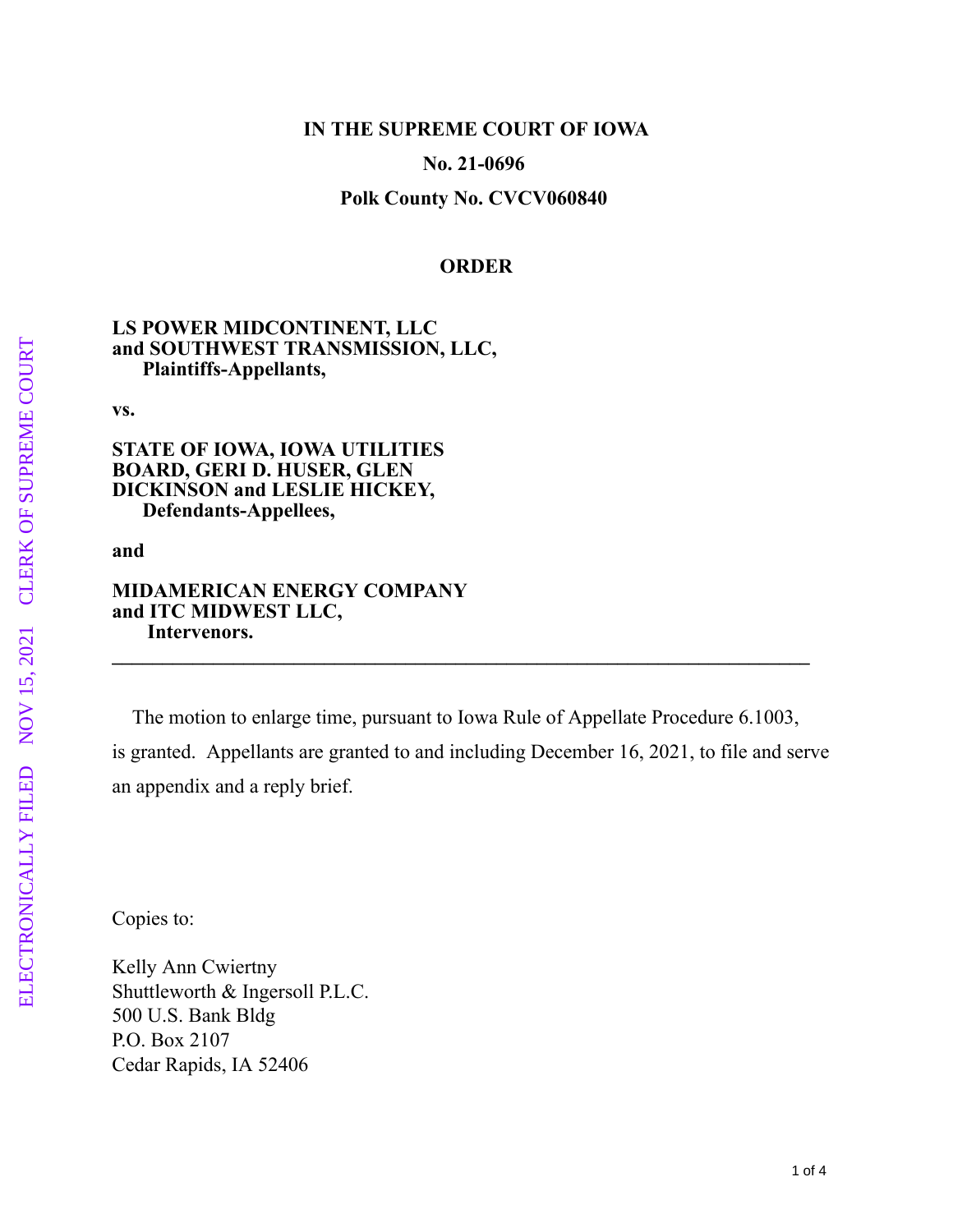Theresa Davis Shuttleworth & Ingersoll P O Box 2107 Cedar Rapids, IA 52406

Lynn Herndon Nyemaster Goode P.C. 700 Walnut St. Suite 1600 Des Moines, IA 50301

Erika Lauren Bauer 666 Walnut Street Suite 2000 Belin Lamson Mccormick Zumbach Flynn Des Moines, IA 50309

Charles Frederick Becker The Financial Center 666 Walnut Suite 2000 Des Moines, IA 50309

Michael Reck Belin Lamson Mccormick Zumbach Flynn 666 Walnut Street Suite 2000 Des Moines, IA 50309

Benjamin John Flickinger Assistant Attorney General Hoover Building Des Moines, IA 50319

David Michael Ranscht Attorney General's Office Hoover Building 1305 E. Walnut Street Des Moines, IA 50319

Lisa Marie Agrimonti Fredrikson & Byron P.A. 505 East Grand Avenue Suite 200 Des Moines, IA 50309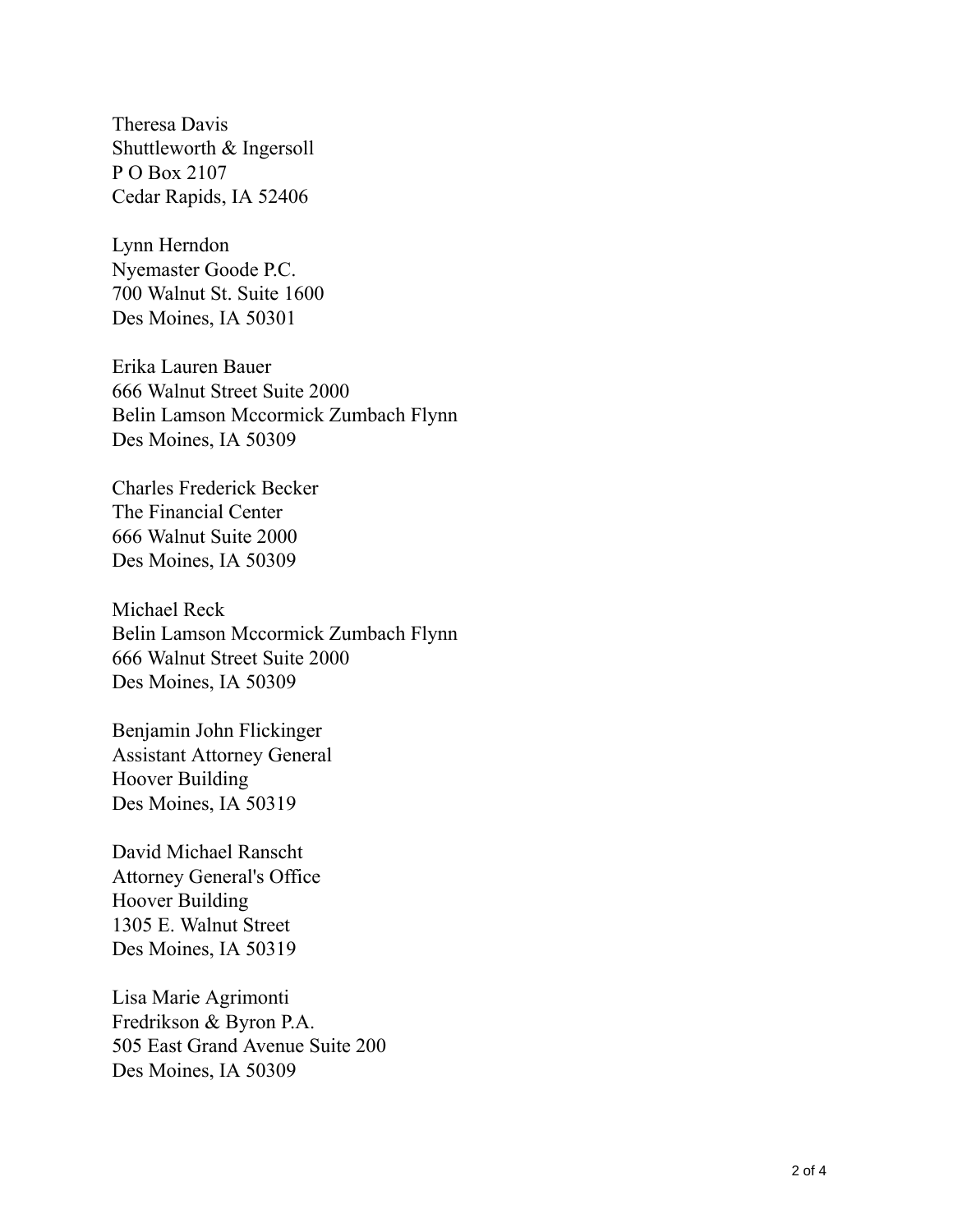Bret Alan Dublinske Fredrikson & Byron P.A. 505 East Grand Avenue Suite 200 Des Moines, IA 50309

Amy Monopoli ITC Holdings Corp. 100 East Grand Avenue Suite 230 Des Moines, IA 50309

Stanley Jay Thompson 4201 Westown Parkway Suite 300 West Des Moines, IA 50266